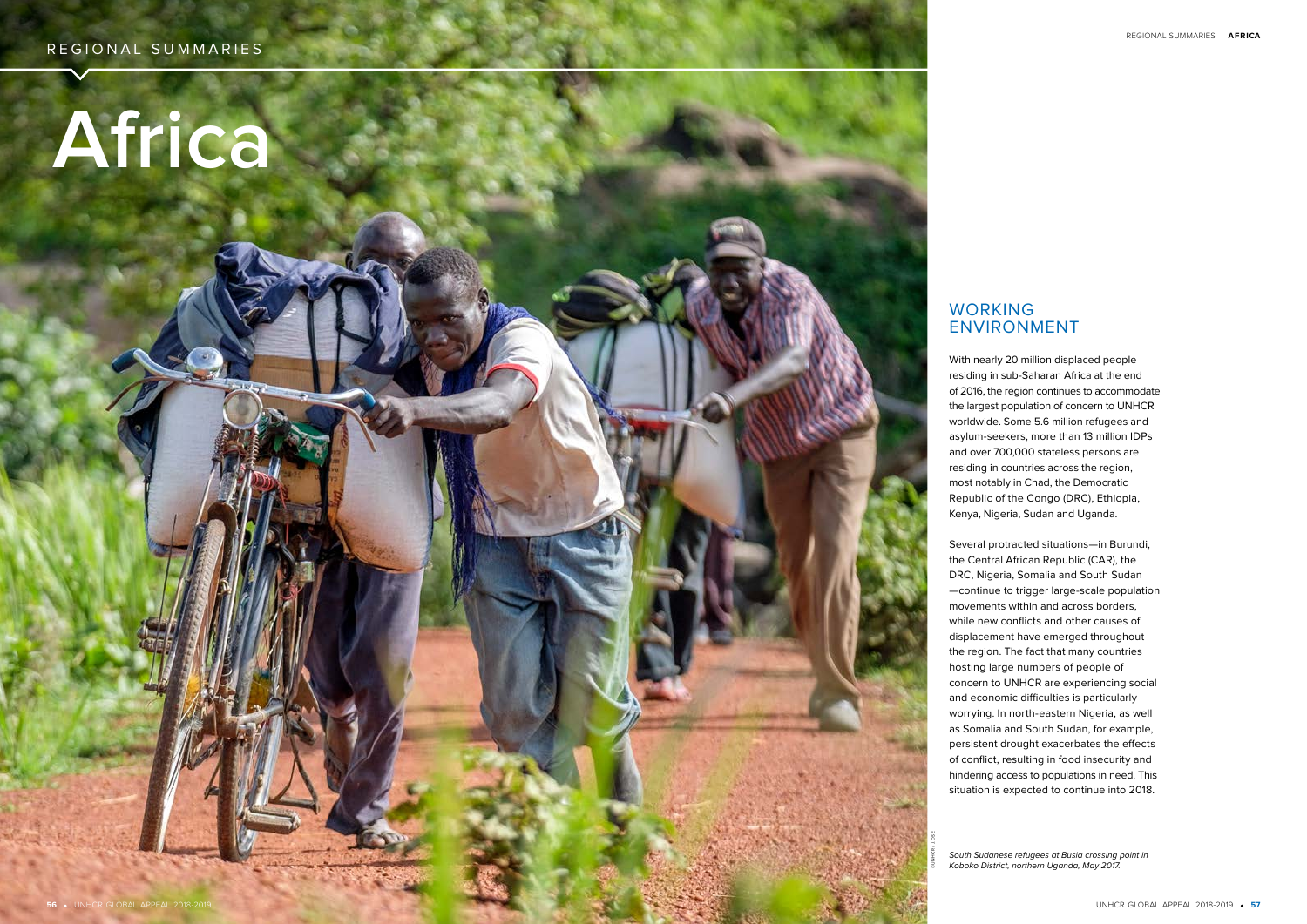

- **Refugees**
- **Asylum-seekers**
- Returnees (refugees and IDPs)
- **Stateless persons**
- **Internally displaced people (IDPs)**
- Others of concern

AFRICA AND THE GREAT LAKES

**WEST AFRICA** 



In addition to the complex conflict dynamics in the region, the Office is working to address an increase in mixed movements towards northern and southern Africa, as well as the Gulf of Aden. The movement is caused by a variety of factors, including climate change and drought-fuelled insecurity. Hundreds of thousands of people on the move are vulnerable to abuse and exploitation by smugglers and traffickers. While movements along the route across the Sahara desert to North Africa, and then over the central Mediterranean to Europe, is the most high-profile of these movements, people moving towards southern Africa and Yemen through the Gulf of Aden face similar dangers.

The Comprehensive Refugee Response Framework (CRRF, see Glossary) will have considerable bearing in the region in the coming year. As of November 2017, six of 12 countries rolling-out this framework are in Africa, including the regional approach to the Somali refugee situation driven by the Inter-Governmental Authority on Development (IGAD). The Governments of CRRF roll-out countries, namely, Djibouti, Ethiopia, Kenya, Somalia, Uganda and the United Republic of Tanzania, will be key partners in 2018, putting the CRRF into practice and leading global efforts to address refugee matters comprehensively. The number of roll-out countries continues to grow, and refugee policies in line with a comprehensive approach are observed across the continent. The commitment of host countries to uphold the highest standards of protection for refugees and IDPs—including by working closely with the UN and other partners on capacity-building initiatives, technical assistance, and national policies—reflects their willingness to address the ongoing challenges associated with refugee movements on the continent, while seeking approaches that benefit refugees, host communities and local economies alike.

host communities. While small-scale returns may continue to take place in 2018, Burundian refugees are still in need of international protection. The Office will also continue to support the implementation of the CRRF with the cooperation of the Government of Tanzania.

## Central African Republic situation

The revocation of the *prima facie* status for Burundian refugees in the United Republic of Tanzania in early 2017 is of particular concern to UNHCR, especially given public encouragement for refugees to return. UNHCR held a high-level dialogue with the Government of Tanzania in August 2017 to address its concerns on these issues and how to improve support for refugees and

The humanitarian situation in the CAR is deteriorating following a resurgence of fighting between armed groups leading to displacement within the country and across borders. The conflict is spreading to new areas in the north-west and south-east, as well as to areas previously unaffected by violence, such as Bria, in the centre of the country, and Kaga Bandoro, in the north. The resurgence of sectarian violence targeting civilians, humanitarian workers, and UN peacekeepers hampers UNHCR's capacity to deliver life-saving assistance.

By the end of August 2017, displacement figures were at their highest since the crisis started in 2013, with around 592,000 IDPs—25 per cent more than in 2013—and more than 513,000 refugees in neighbouring countries. In 2018, further instability is expected to lead to even greater displacement. At the same time, the CAR continues to receive considerable numbers of refugees from the DRC and South Sudan, as well as people fleeing from continued instability in southern Chad. These situations are likely to produce around 18,500 new refugee arrivals during the course of the coming year.

# MAJOR SITUATIONS

#### Burundi situation

Since the outbreak of civil unrest in 2015, some 419,000 Burundians have fled to the DRC, Rwanda, Uganda and the United Republic of Tanzania as of September 2017. Some 534,000 refugees are expected to be in the region by the end of 2017. Violence and civil unrest, together with the continued deterioration of the political and socioeconomic situation, means further displacement is anticipated in 2018. There are also more than 209,000 IDPs, though this number is expected to remain relatively low in 2018, despite the particularly volatile human rights environment.

UNHCR is advocating a political solution to the civil unrest, in order to support Burundi in creating an environment conducive to the return of refugees. Moving into 2018, however, a range of protection challenges are expected to persist. The growing number of refugees has led to overcrowded camps, particularly in Rwanda and the United Republic of Tanzania, and the subsequent need for additional land to accommodate the arrivals. Funding shortages—the Burundi situation is one of the six most underfunded situations globally for UNHCR in 2017—are hampering reception and registration capacities in asylum countries, as well as causing cuts in food rations and poor shelter conditions.

The Governments of Djibouti, Ethiopia, Kenya, Somalia, Uganda and the United Republic of Tanzania will be key partners in 2018, applying the CRRF and leading global efforts to tackle refugee issues holistically.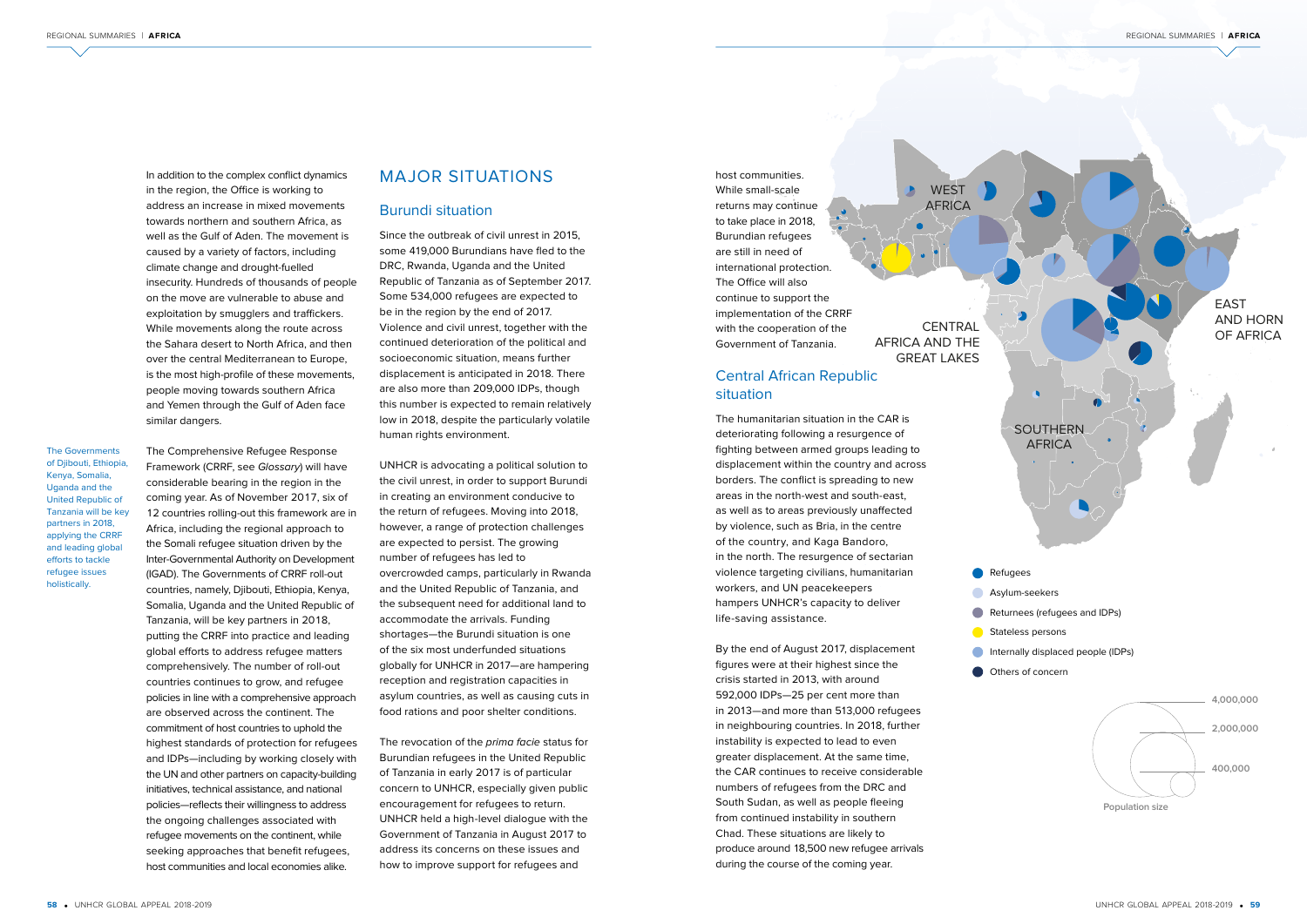In 2018, UNHCR will continue providing protection assistance to IDPs, targeting the most vulnerable in areas where there are also refugee returnees. The Office will invest further in self-reliance programmes, in advocating the integration of people of concern in national structures, and in its partnerships with the World Bank in neighbouring countries.

#### **Home is close, but so far away for Central African Republic refugees**

A group of men watch from the Congolese town of Mobayi-Mbongo as houses are burned in their home town of Mobaye, in the Central African Republic.

More than 60,000 refugees have crossed the Ubangi and Mboumou rivers in the past five months, fleeing the war-torn Central African Republic.

"We were the last ones in the village. It was three in the morning when we heard gunfire all around. I did not know which one of the groups it was. We got up and ran. We took nothing, we just grabbed the mosquito nets and the bed sheets," said Francois Koko, a 42-year-old fisherman who fled with his wife and three young children.



In light of recent surges in violence, UNHCR does not recommend or encourage returns to the CAR. UNHCR will need to remain flexible to respond to crises in new areas of the country and will aim to strengthen existing coordination and delivery mechanisms to ensure gaps in the humanitarian response are addressed.

#### DRC situation

With over 600,000 Congolese refugees in the region and 3.8 million IDPs, the situation in the DRC is one of the world's most complex, protracted and forgotten crises. Refugees continue to flee to Angola, Burundi, Rwanda, Uganda, the United Republic of Tanzania and Zambia in large numbers. The situation has worsened since April 2017 and remains tense, with intercommunal conflict in the Kasai region causing internal displacement at a rate of 8,000 people per day. Tens of thousands of Congolese are now fleeing to Angola and Zambia. The situation prompted UNHCR to issue a supplementary appeal for the humanitarian response in June 2017.

The situation in 2017 has been characterized by serious human rights violations, including physical mutilation, killing, sexual violence, arbitrary arrest, and detention in inhumane conditions. While few improvements are expected in 2018, UNHCR will continue to lead and coordinate efforts for refugees while drawing on the support of the Humanitarian Country Team (see Glossary). The Office's regional response for 2018 will also prioritize activities that ensure access to territory for those seeking asylum. It will increase reception capacity in refugee-hosting countries, and provide international protection and life-saving humanitarian assistance for displaced populations. The Office will use cash-based interventions (see Glossary)

to enable refugees to build their own shelters, and together with the Government and development partners to improve infrastructure for health, education, water and sanitation, as well as strengthen the judicial system.

#### Nigeria situation

The crisis in the Lake Chad basin—which includes north-eastern Nigeria and parts of Cameroon, Chad, and Niger—now affects around 7.1 million people. These people have been displaced as a result of either the ongoing insurgency or its impact on the fragile political and economic structures of countries in the subregion. The insurgency and counter-insurgency measures

carried out by the Government and the Multi-National Joint Task Force has resulted in significant humanitarian needs, with nearly 1.9 million IDPs within Nigeria and more than 200,000 Nigerian refugees having fled to Cameroon, Chad and Niger.

UNHCR is concerned about forced and self-organized returns to Nigeria in light of the extreme violence perpetrated against civilians, in addition to severe food insecurity that continues to compound displacement. These returnees often end up as new IDPs in need of registration services and reintegration assistance, such as shelter, protection-based material assistance, and psychological and social support. There are few economic opportunities in the Lake Chad basin subregion, and the general situation is deteriorating.

While the situation in north-eastern Nigeria is expected to gradually improve, it will take some time before military operations are completed and full state authority is re-established in affected areas. UNHCR plans to implement a comprehensive protection and solutions strategy in 2018, targeting asylum-seekers, refugees, IDPs and returnees. This strategy includes the provision of core relief items and shelter assistance, including cash-based interventions; psychological and social support; advocacy and access to justice in response to sexual and gender-based violence (SGBV, see Glossary); and protection monitoring and analysis of IDP populations.

# Somalia situation

Displaced by a conflict that has lasted more than two decades, the Somali situation is responsible for more than 2.4 million people on the move across the Horn of Africa, including at least 1.5 million IDPs in Somalia and nearly 900,000 refugees living in Djibouti, Ethiopia, Kenya, and Yemen.

The election of a new Federal President in January 2017 was, for many, a major step toward stabilization, and the country's vibrant younger generations, which account for more than 70 per cent of the population, are key to Somalia's growth. However, challenges remain. Al-Shabaab militants still control large areas of the country. Political instability and insecurity, particularly in southern and central Somalia, as well as an unstable economy, have limited livelihood opportunities, and caused environmental degradation and severe droughts, contributing to the protracted nature of this crisis.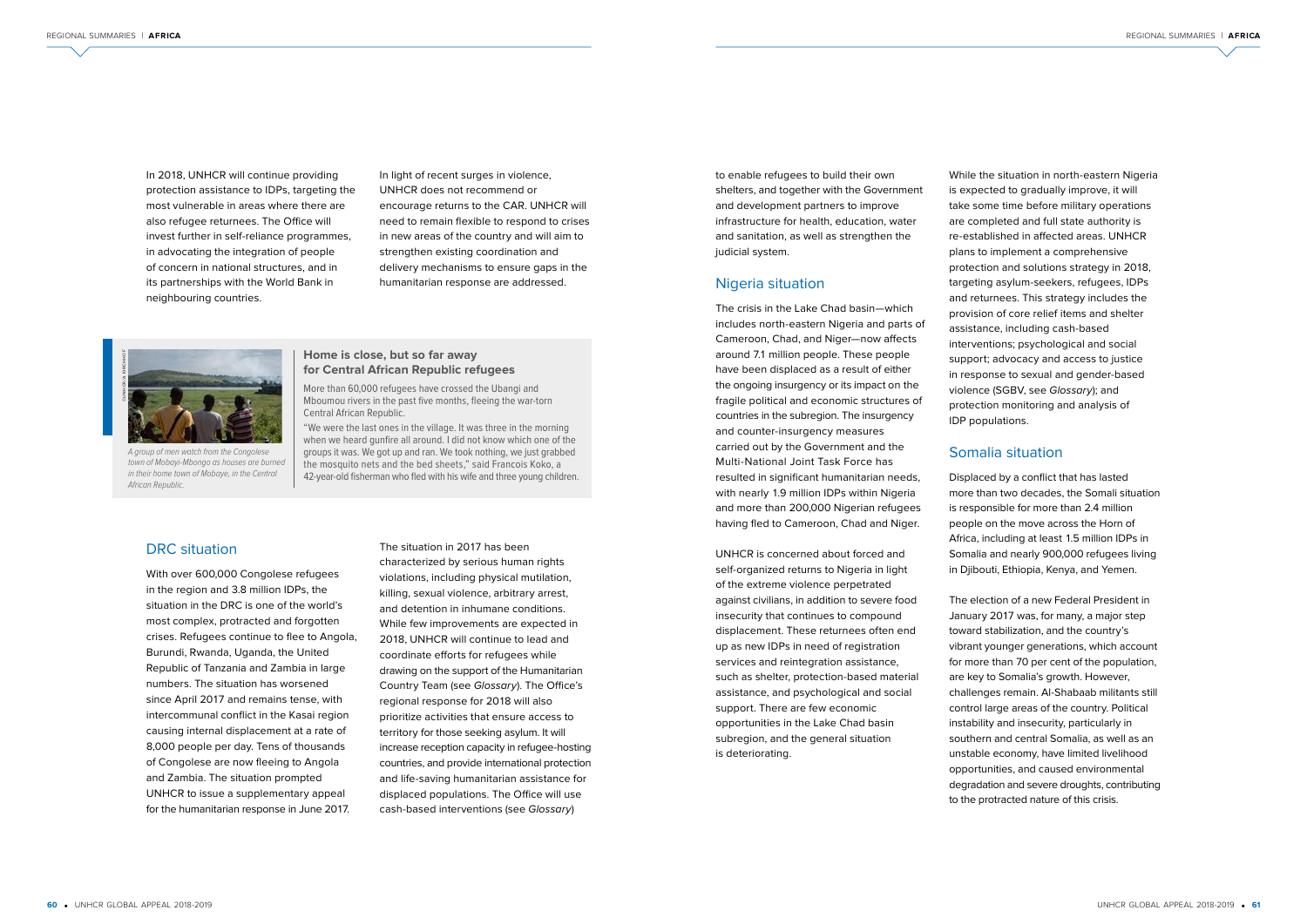In 2018, UNHCR will continue to focus on life-saving protection and assistance activities, as well as durable solutions initiatives for people of concern. It will do this by strengthening administrative institutions, regional legal and policy frameworks (where applicable), and practices relevant to refugee protection. Furthermore, the organization will promote refugees' and asylum-seekers' self-reliance and economic inclusion by focusing on livelihood opportunities and education initiatives, while targeting new arrivals and the most vulnerable with financial assistance programmes. Additional priorities for 2018 include addressing the reintegration needs of Somalis returning from Kenya and Yemen, by enhancing reintegration projects that benefit both people of concern and host communities, as well as the emergency pre-famine response in Somalia.

In 2018, UNHCR will work with partners to consolidate the results achieved in 2017 with the Nairobi Declaration, in particular through engagement with the Intergovernmental Authority on Development (IGAD) and its member States with a view to securing durable solutions for Somali refugees.

#### South Sudan situation

The South Sudan situation is the third largest refugee emergency in the world after the Syrian crisis and Afghanistan situation and the largest and most complex emergency in Africa. There are currently 2 million refugees in the subregion, in addition to the 2 million South Sudanese who are internally displaced. While a third of South Sudan's population of 12 million has been displaced, more than half of the population has been affected by the conflict. The political and security situation inside the country remains volatile. Armed conflict persists, along with killings, abductions, rape and a general state of lawlessness. Severe food insecurity further exacerbates the situation, leading to massive internal displacement and movements across borders, with many refugee children facing alarming levels of malnutrition.

The toll on neighbouring countries is high. Hosting one million South Sudanese refugees, Uganda has accommodated an average of 1,800 South Sudanese per day during the last twelve months. With another one million refugees spread across the subregion, including in Sudan which accommodated more than 180,000 South Sudanese in 2017, funding is urgently needed to support host States and communities to integrate their neighbours.

As a result of the conflict in South Sudan, Uganda has become the largest refugee-hosting country in Africa, with refugees making up 3.5 per cent of the country's total population. Despite the challenges associated with such large numbers, Uganda maintains one of the most progressive policies on refugee protection. The CRRF was officially launched in Uganda in 2017 to support the Government with its inclusive approach. Its implementation will continue well into 2018. Host to the second-largest refugee population in Africa, including more than 350,000 refugees from South Sudan, Ethiopia also became a CRRF roll-out country in February 2017.

In 2018, UNHCR will continue to focus on life-saving assistance for refugees, including by providing basic services and meeting the immediate needs of new arrivals from South Sudan in neighbouring countries. A funding shortage may have grave consequences, with at least 100,000 IDPs at risk of remaining without core relief items. Other negative impacts may include women and girls going without sanitary material in Sudan. UNHCR may also be unable to establish sustainable water supplies in Uganda, where the levels are already below emergency standards. Hundreds of thousands of South Sudanese children in Sudan and Uganda could also be prevented from attending school.

# REGIONAL STRATEGY

### Meeting basic needs

Meeting the basic needs of people of concern remains a priority for UNHCR across Africa. In fact, meeting basic needs and providing essential services—including shelter, water and education—account for nearly half of the total regional budget.

In Somalia, for example, the operation will focus on life-saving protection and assistance, while helping ensure refugee and asylum-seeking children are enrolled in primary education. It will provide cash grants or vouchers to cover the cost of families' basic household items, and respond to the drought that is increasing the risk of famine-induced displacement. In South Sudan, shelter and other essential needs remain critical. As 88 per cent of IDPs live outside formal settlements, many of their needs remain unmet. After years of displacement, more than half of the refugees in the country (60 per cent) are still in emergency shelters.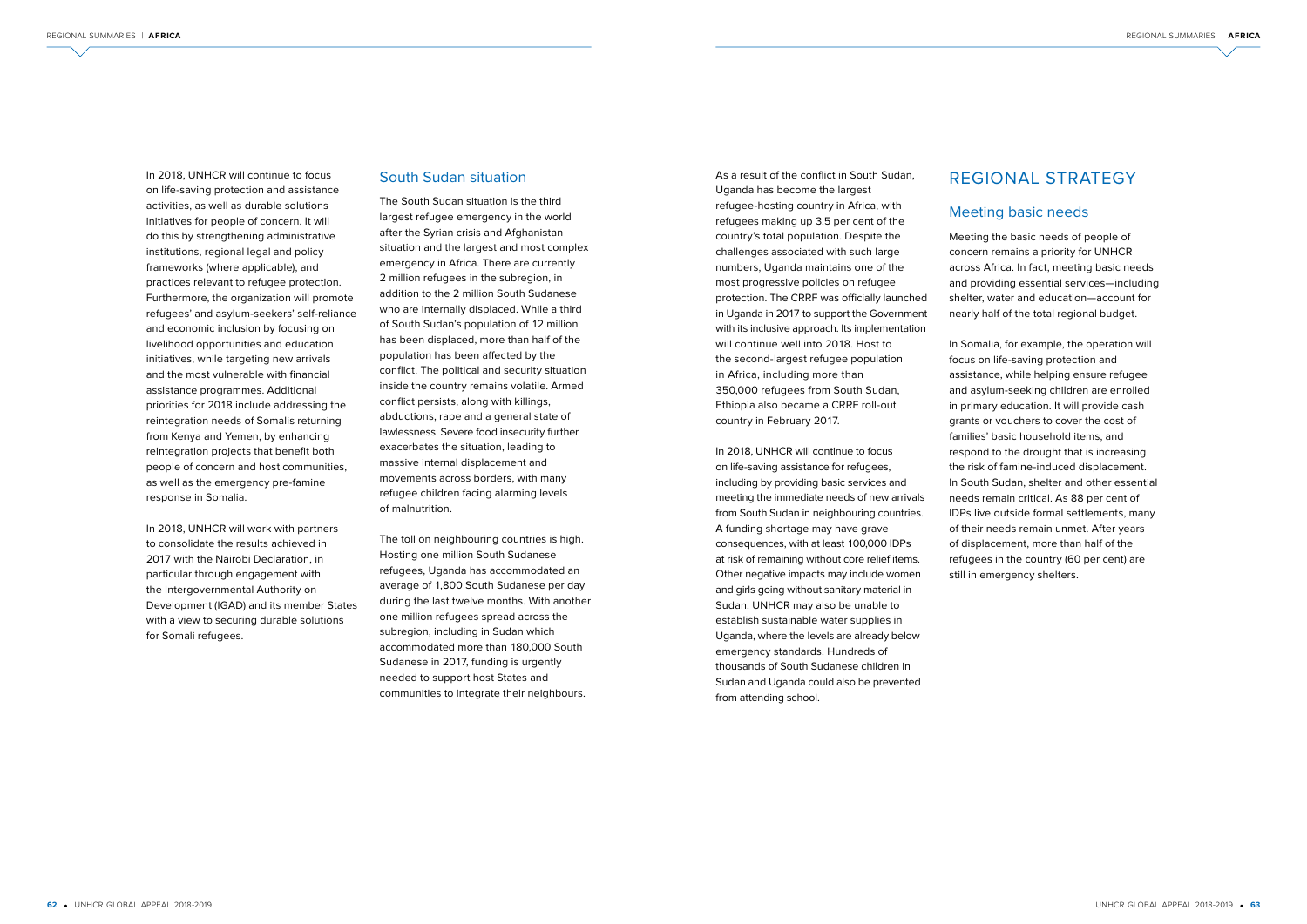## Favourable protection environment

In 2018, UNHCR will continue to prioritize the delivery of protection assistance through interventions that have proven to have multiple protection dividends, such as registration and education. Along with other UN humanitarian agencies, UNHCR will remain focused on SGBV protection and response throughout the region, increasing community engagement on the issue, and facilitating survivors' access to health services and legal aid. As ensuring everyone is registered and has identity documents remains important to the organization, in 2018 greater emphasis will be placed on improving registration and documentation systems, including by implementing the new biometric identity management system, when and where possible. UNHCR's policy on alternatives to detention will also be key to its ongoing work in some African countries, as will the promotion of access to asylum. UNHCR therefore intends to follow up on pledges made by governments of African countries made at the UN Summit for Refugees and Migrants and the Leaders' Summit on Refugees in 2016, to strengthen national asylum systems and ensure refugees and IDPs are able to access refugee status determination procedures, legal protection and assistance, as well as local services.

#### Mixed movements

Migrants and refugees increasingly make use of the same routes and means of transport to get to an overseas destination. If people composing these mixed movements are unable to enter a particular State legally, they often employ the services of human smugglers, embarking on dangerous sea or land voyages, which many do not survive. This phenomenon is becoming increasingly common in the Africa region, with refugees and migrants moving from East Africa and the Horn of Africa, as well as the West Africa sub-regions, through the central Mediterranean route to Europe. Another route sees refugees and migrants travelling from the East and Horn of Africa, the Great Lakes Region, and even some Southern African States, to other destinations in Southern Africa.

UNHCR is working to mitigate protection risks faced by refugees, migrants and other people in need of international protection while moving along these routes. In 2018, this will include strengthening service delivery and information campaigns warning people about the dangers of these voyages, as well as a greater commitment to identifying solutions for people on the move. UNHCR will continue working with the South African Development Community to implement a strategic 2015-2018 plan to address mixed and irregular movement, as well as with IOM as it strengthens coordination and information-sharing mechanisms to ensure refugee and migrant movements across the Gulf of Aden are better monitored.

It is hoped that 2018 will see high numbers of naturalization throughout the region. In this regard, continued financial support is key, particularly for Burundian refugees in the United Republic of Tanzania. UNHCR has identified six priority areas of engagement, namely: admission and rights,

inclusion and self-reliance, resettlement and complementary pathways (see Glossary) for admission, local integration for naturalized Tanzanians, emergency response, and voluntary repatriation and reintegration in ones' country of origin. The Office will work with the Government of Tanzania to facilitate solutions for the remaining Burundian refugees who arrived

in 1972. The implementation will build on existing mechanisms, including the United Nations Joint Programme for the Kigoma Region, which fosters an inclusive approach to supporting refugees and host communities. While health and education were addressed under the "Kigoma joint programme" which forms part of the CRRF in 2017, the focus in 2018 will be on water, environment, energy and infrastructure.

Resettlement remains a crucial protection tool to meet the needs of the most vulnerable refugees in Africa. During the last decade, some 279,400 refugees from Africa have been submitted for resettlement to a third country. UNHCR predicts that more than 510,000 refugees in Africa will be in need of resettlement in 2018, which is just 9 per cent of the continent's refugee population. Given the limited number of opportunities for resettlement, UNHCR will continue to advocate complementary pathways for admission, including through educational opportunities and family reunification.

# Durable solutions and the Comprehensive Refugee Response Framework

A number of recent events, including the World Humanitarian Summit in May 2016, the UN Summit for Refugees and Migrants, and the Leaders' Summit on Refugees, in September 2016, have emphasized increasing global commitment to addressing the humanitarian needs of large movements of displaced people in a more focused and comprehensive way, and to ensuring sustainable solutions for them. This is starting to materialize within the region, and work will continue into 2018 with six African countries already in the process of rolling out the CRRF.

Support to facilitate traditional solutions remains crucial. Small-scale voluntary repatriation continues, notably to Côte d'Ivoire, Rwanda and Somalia, alongside some spontaneous returns to Burundi, the CAR, Mali, Mozambique and Nigeria. Nevertheless, UNHCR does not anticipate a large-scale voluntary repatriation programme in the region during 2018. It will continue to support African States implementing inclusive development planning and measures that help refugees build their resilience and self-reliance, and strengthen connections with hosting communities.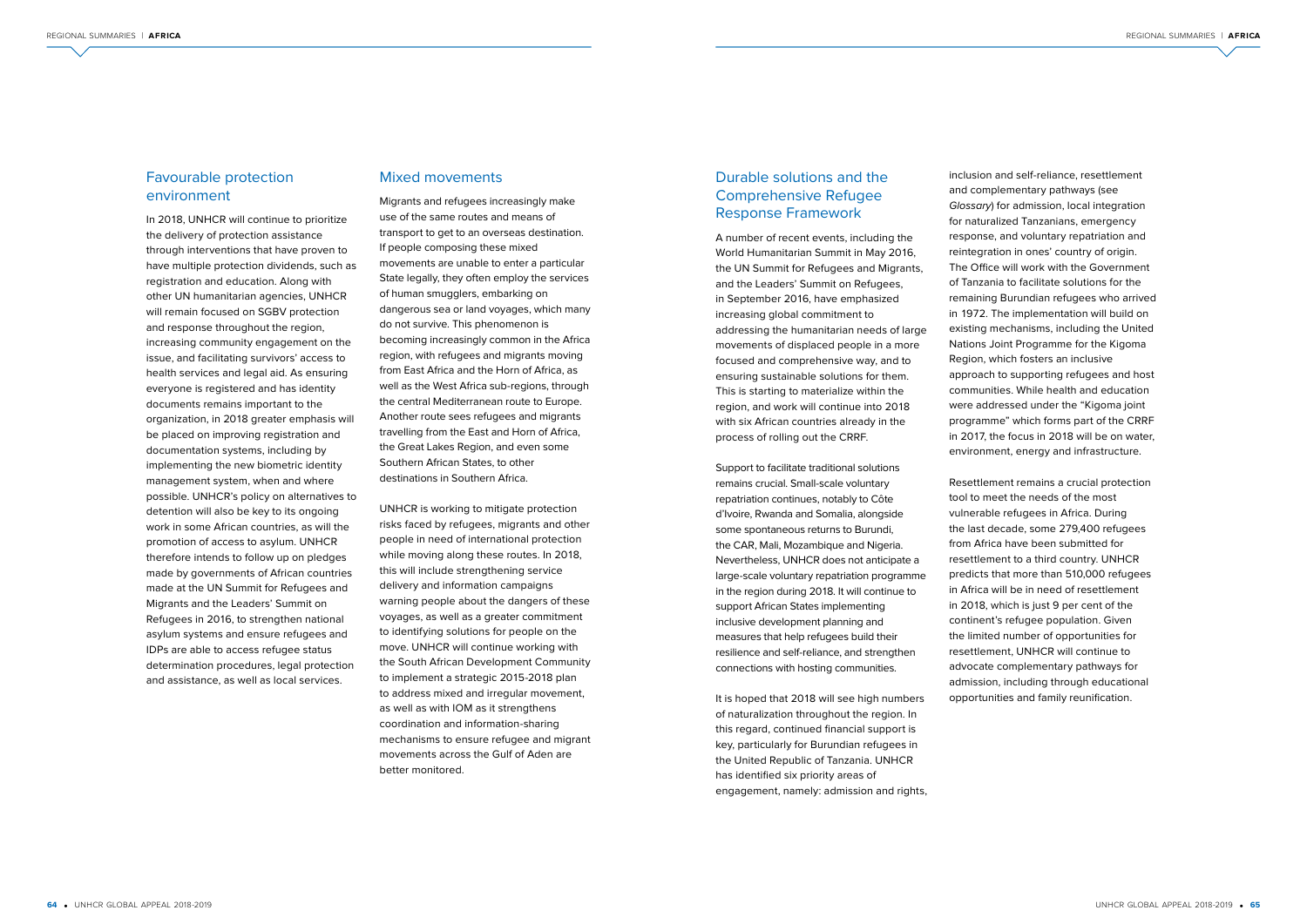# FINANCIAL INFORMATION

UNHCR's operations in Africa are responsible for the organization's largest budgetary requirements, largely due to the needs associated with the Somalia and South Sudan situations. With needs amounting to \$2.6 billion, Africa accounts for around 35 per cent of the Office's overall budget. However, this represents 11 per cent less than was allocated for the region in 2017, which is attributed to the anticipated reduction in IDPs during the coming year.

Africa has the largest needs under Pillar 1, refugee programming, amounting to 30 per cent of UNHCR's total budget for 2018. It also requires the largest proportion of the budget dedicated to reintegration projects, under Pillar 3, despite a reduction in the region's budget for this sort of support.

Funding shortages in refugee operations in Burkina Faso, Cameroon, Chad, the DRC, Ethiopia, Kenya, Rwanda, South Sudan and the United Republic of Tanzania have resulted in reductions in food rations for around two million refugees, a trend which is likely to increase if funding is not made available in 2018.

Within the region, the majority of the funding needs are in the East and Horn of Africa subregion, which accounts for 65 per cent of the budget for the whole region. Most of the requirements (89 per cent) are allocated to the refugee programme–a clear reflection of the needs stemming from the Somalia and South Sudan crises. Shortfalls in funding will result in limitations on the organization's capacity to provide urgent and life-saving interventions, core relief items and essential shelter assistance for refugees and IDPs in need.

## Humanitarian – development nexus

UNHCR will continue to engage with development actors in 2018, in order to promote development in refugee-hosting areas, building on previous collaboration with the African Development Bank and the World Bank, among others. Links are already being made with the World Bank, for example, as UNHCR seeks to identify situations applicable to the Bank's IDA-18 funding. This funding is a three-year loan of \$2 billion, granted for medium- to long-term investments that benefit refugee and host-communities in low-income, refugee-hosting countries. It focuses on addressing fragility and forced displacement on the continent, and will continue into 2018 and 2019. It is hoped this cooperation will enhance the livelihoods and self-reliance of refugees in future years, reducing UNHCR's direct involvement and investment. However, it should be noted that these initiatives will not result in reduced resource requirements, as sustainable collaboration requires significant upfront investment.

# CONSTRAINTS

UNHCR operations in the region are often affected by a destructive cycle of insecurity, food shortages, and lack of humanitarian access. While the deteriorating security environment and ongoing conflict in the Lake Chad basin, Somalia, and South Sudan is expected to force more people to flee for safety, security issues will continue to prevent access to populations of concern. These obstacles prevent vulnerable families from receiving crucial food and non-food aid, resulting in an increasing number of displaced people facing food crises.

Moreover, taking into account the effects

More details on

individual operations are available in the relevant subregional and country operations pages on the Global focus website (http:// reporting.unhcr.org). of climate change, droughts, and the inability to make progress in resolving protracted situations, displacement will likely increase in 2018. UNHCR is an active member of the Steering Committee on Famine Response and Prevention, a collaboration between the IASC, the UNDG and the World Bank. Nevertheless, continued and timely funding is needed to alleviate the situation.

The potential for further conflict in border areas persists, particularly in light of growing and widespread food insecurity, and with close to 5 million people in need of life-saving food assistance. Famine in parts of South Sudan is a likely scenario. Approximately one million children under the age of five are estimated to be acutely malnourished across the country, including 270,000 children who face death without assistance. The Government of Uganda has maintained open borders and has one of the most progressive refugee policies in Africa, promoting self-reliance of refugees and peaceful co-existence with host communities. However, it needs urgent and large-scale support to respond to this critical situation.